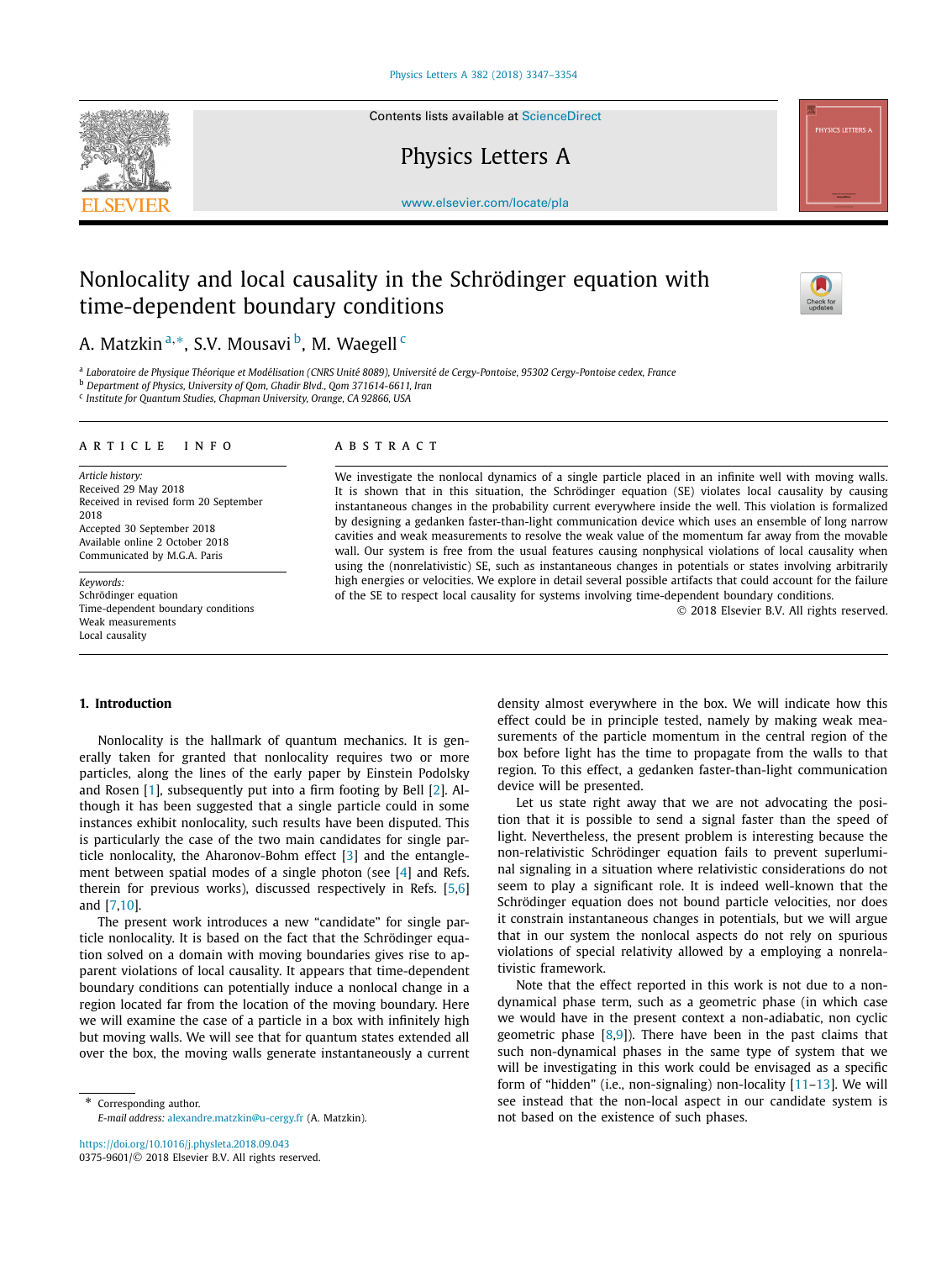<span id="page-1-0"></span>We will start by revisiting the treatment of systems with timedependent boundary conditions of the form  $\psi(x(t), t) = 0$ , where  $\psi$  is the wavefunction. Such systems are delicate to handle because from a formal point of view a different Hilbert space needs to be defined for each time *t*, so that a simple operation like taking the time derivative *∂tψ* is not straightforward. We will introduce the system we will deal with  $-$  a particle in an expanding infinite well – in the context of recent works  $[14-16]$  involving time dependent boundary conditions in Sec. 2.

Weak measurements were originally [\[17\]](#page-7-0) introduced to measure an observable without significantly disturbing the system, allowing a subsequent standard (projective) measurement of a different observable. The outcome, known as a weak value, is not generally an eigenvalue (since the quantum state of the system is barely modified and no projection takes place) but still gives some information on the weakly measured observable, provided enough statistics are gathered by repeating the experience a certain number of times. In particular, it was shown  $\begin{bmatrix} 18 \end{bmatrix}$  that the weak value of the momentum is directly related to the current density. We will recall these facts in Sec. 3 where we will present our main results concerning the instantaneous response of the current density to a change in the boundary conditions.

We will then proceed (Sec. [4\)](#page-3-0) to analyze and discuss this novel type of nonlocality. The first issue we will address is no-signaling. No-signaling stands as the major constraint permitting the "peaceful coexistence" [\[19\]](#page-7-0) of relativity and quantum mechanics. At first sight it would appear that no-signaling is respected here, since a single weak measurement does not convey any information, but the situation is more involved, and a protocol that would allow us to test in principle the possibility of signaling will be presented. Given that this nonlocal effect appears to conflict with the nosignaling principle, we will critically assess the origins of nonlocality, in search of possible artifacts. We will then discuss the present results in the framework of the Bohmian model, where nonlocality is a built-in feature claimed to hold for individual events but is washed out at the statistical level. A summary and our conclusions will be given in Sec. [5.](#page-6-0)

## **2. A particle in an infinite well with moving walls**

The particle in an infinite well with moving walls was widely investigated in the context of quantum chaos (see e.g. [\[20–23\]](#page-7-0)). Another line of studies concerning this system involves the conjecture of nonlocality induced by the moving wall on a localized state [\[12,24–29\]](#page-7-0), that was recently disproved [\[16\]](#page-7-0). The Hamiltonian for a particle of mass *m* in an infinite well with the left wall fixed at  $x = 0$  and the right wall moving according to the function  $L(t)$  is given by

$$
H = \frac{P^2}{2m} + V \tag{1}
$$

$$
V(x) = \begin{cases} 0 \text{ for } 0 \le x \le L(t) \\ +\infty \text{ otherwise.} \end{cases}
$$
 (2)

The solutions of the Schrödinger equation  $i\hbar \partial_t \psi(x, t) = H \psi(x, t)$ must obey the boundary conditions  $\psi(0,t) = \psi(L(t),t) = 0$ . The instantaneous eigenstates of *H*,

$$
\phi_n(x,t) = \sqrt{2/L(t)} \sin\left[n\pi x/L(t)\right] \tag{3}
$$

verify  $H|\phi_n\rangle = E_n(t)|\phi_n\rangle$  where  $E_n(t) = n^2\hbar^2\pi^2/2mL^2(t)$  are the instantaneous eigenvalues, but, due to the time varying boundary conditions, the *φ<sup>n</sup>* are *not* solutions of the Schrödinger equation. To solve the Schrödinger equation different approaches have been proposed, like introducing a covariant time derivative [\[30\]](#page-7-0), implementing an ad-hoc change of variables [\[31\]](#page-7-0), or relying on a time-dependent quantum canonical transformation [\[14,32\]](#page-7-0). Here we follow the latter option, as implemented in Ref. [\[16\]](#page-7-0). However, rather than going through the transformation to derive the solutions for the general case (this is done in  $[16]$ ), we will choose from the beginning a specific function *L(t)* for which analytic basis solutions of the Schrödinger equation are known. Indeed, for the linearly expanding case

$$
L(t) = L_0 + qt \tag{4}
$$

it can be checked by inspection [\[31\]](#page-7-0) that

$$
\psi_n(x,t) = \sqrt{\frac{2}{L_0 + qt}} \exp\left(-\frac{i\pi^2\hbar^2n^2t - iL_0m^2qx^2}{2\hbar mL_0(L_0 + qt)}\right)
$$

$$
\times \sin\left(\frac{n\pi x}{L_0 + qt}\right)
$$
(5)

verifies the Schrödinger equation and the boundary conditions  $\psi(0,t) = \psi(L(t),t) = 0$ . Here,  $q > 0$  represents the velocity of the expanding wall.

The set of  $\psi_n(x, t)$  (with *n* a positive integer) form a set of orthogonal basis functions useful to determine the time evolution of an initial arbitrary quantum state. The simplest initial state would be to pick a given  $\psi_n(x, t = 0)$ ; its evolution follows directly from Eq. (5). From a physical standpoint, it would be more realistic to start from the standard fixed wall eigenfunctions. A typical initial state would then be an eigenstate  $\phi_n(x, t = 0)$  [see Eq. (3)] or a linear combination thereof, say

$$
\psi(x, t = 0) = \sum_{n=1}^{\infty} c_n \phi_n(x, t = 0)
$$
\n(6)

whose evolution is given by

$$
\psi(x,t) = \sum_{k,n} c_n \langle \psi_k(t=0) | \phi_n(t=0) \rangle \psi_k(x,t). \tag{7}
$$

We may want to include additional refinements, like allowing for a continuous transition from the fixed walls to the linear regime by setting

$$
L(t) = L_0 + qt(1 - e^{-\gamma t}).
$$
\n(8)

This requires numerical solutions. The numerical method that will be used here is very similar to the one exposed in Ref. [\[22\]](#page-7-0); it is based on looking for numerical solutions  $\zeta(x, t)$  by using expansions over the instantaneous eigenstates of the form

$$
\zeta(x,t) = \sum_{k=1}^{\infty} a_k(t)\phi_k(x,t).
$$
 (9)

The coefficients  $a_k(t)$  are retrieved by solving a system (arising by plugging *ζ (x,t)* in the Schrödinger equation) of coupled differential equations.

#### **3. Current density and momentum weak values**

#### *3.1. Current density evolution*

We first briefly look at the standard current density

$$
j = \frac{1}{2m} \left( \psi^* P \psi - \psi P \psi^* \right),\tag{10}
$$

where *P* is the momentum operator for the states in an expanding infinite well. When the initial state is taken to be an eigenstate  $\phi_n(x, 0)$  of the fixed walls well, given by Eq. (3) with all the  $c_k$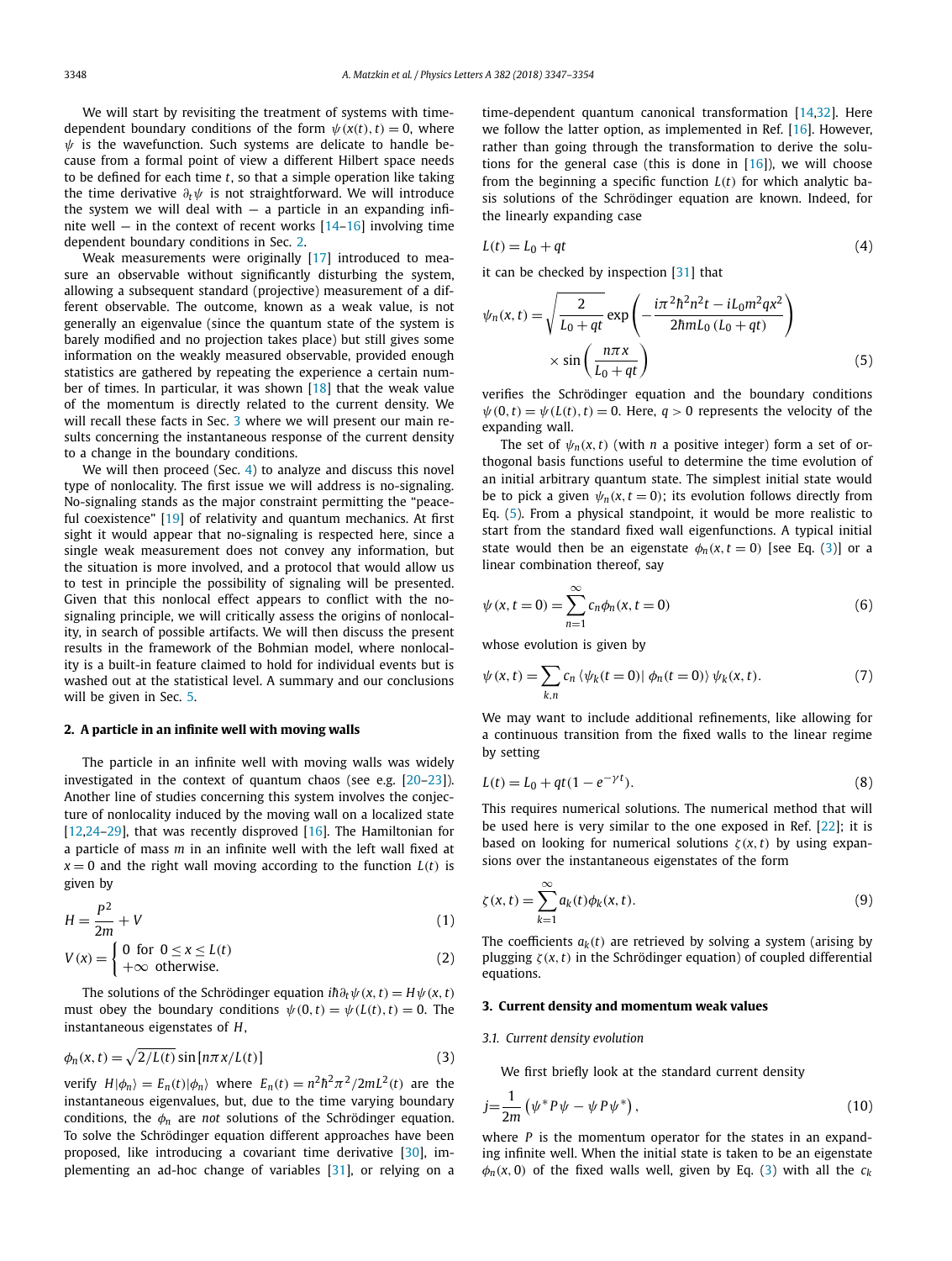<span id="page-2-0"></span>vanishing except for  $c_n = 1$ , the current density is initially zero, but becomes non-zero for  $t > 0$ . Indeed, near the wall, the initial wavefunction is nonzero, since  $\phi_n(x \approx L_0, t = 0) \simeq n (L_0 - x)$ , and is substantially modified when the wall moves. By the arguments given in [\[16\]](#page-7-0) (or simply by the continuity of the logarithmic derivative noting that the potential remains unchanged except at  $x = L(t)$  we then know that at an infinitesimal time  $t = \varepsilon$  we will have  $\psi_n(x, \varepsilon) - \psi_n(x, 0) \neq 0$  at any *x*, although we expect this quantity to be large near  $x = L(\varepsilon)$  and smaller in the regions away from the moving wall.

When the initial state is taken to be a basis state  $\psi_n$  given by Eq. [\(5\)](#page-1-0), the current density is immediately computed as

$$
j_{\psi_n}(x,t) = \frac{2qx \sin^2 \frac{n\pi x}{L(t)}}{L(t)^2}.
$$
\n(11)

We see that  $j_{\psi_n}(x, t)$  changes continuously both in the space and time variables. The change in the current density at  $x \ll L_0$  can easily be computed. From

$$
\Delta j(x) \equiv j(x, \varepsilon) - j(x, 0),\tag{12}
$$

we have

$$
\Delta j_{\psi_n}(x) \underset{x \ll L_0}{\simeq} 2\pi^2 n^2 q x^3 \left( \frac{1}{(L_0 + q\varepsilon)^4} - \frac{1}{L_0^4} \right) \underset{\varepsilon \to 0}{\simeq} - \frac{8\pi^2 n^2 q^2 x^3}{L_0^5} \varepsilon.
$$
\n(13)

Let  $t_s = (L_0 - x)/c$  be the time it takes for a light signal emitted at the wall to reach the point *x* where the current density is monitored (*c* is the light velocity). Then there is a range of times *ε* such that  $\varepsilon < t_s$  and  $\Delta j(x) \neq 0$ : the current density is modified instantaneously by the wall's motion. The significance of this instantaneous appearance of a current density will be discussed in Sec. [4.](#page-3-0) We next examine how this current density could in principle be experimentally tested.

#### *3.2. Weak measurements and the current density*

The underlying idea at the basis of the weak measurement (WM) framework [\[17\]](#page-7-0) is to give an answer to the question:"*what is the value of a property (represented by an observable A) of a quantum system while it is evolving from an initial state*  $|\psi(t_i)\rangle$  *to a final state*  $\left|b_f(t_f)\right\rangle$ ?". This is done by coupling the system observable *A* to a dynamical variable of an external pointer, say *Q* through an interaction Hamiltonian of the form

$$
H_{int} = g(t)AQ,
$$
\n(14)

where *g(t)* is a smooth function nonzero during the interaction time. The effective coupling constant  $g \equiv \int g(t) dt$  is chosen to be very small so that although the system and the external pointer become entangled, the system state is minimally disturbed by *Hint* . A standard measurement of another system observable, say *B* can then be undertaken. Assume that the eigenvalue  $b_f$  corresponding to the eigenstate  $|b_f\rangle$  is obtained – a step called postselection. It can then be shown ( $[17]$ ; see e.g. Sec. II of  $[33]$  for a brief derivation) that the external pointer that was coupled to *A* has shifted by the quantity  $gA<sup>w</sup>$  where

$$
A^{w} = \frac{\langle b_f | A | \psi(t_i) \rangle}{\langle b_f | \psi(t_i) \rangle} \tag{15}
$$



**Fig. 1.** Time evolution of the weak value of the momentum of an electron in an expanding cavity of initial length  $L_0 = 100$  au. The blue curves represent  $|Re P^w(x, t)|$ (where  $P^w$  is the momentum weak value, see Eq. (17)) obtained by making a weak measurement at the corresponding value of *x*. The wall is initially at *L*<sup>0</sup> and the redgridded plane represents the boundary of the light cone originating from  $x = L_0$  at  $t = 0$ . Initially Re  $P^w(x, t = 0) = 0$  everywhere (and would stay as such for a static wall) but is seen to oscillate before the light cone reaches the points were  $P^w$  is determined (the light blue curves represent  $P^w$  for times inside the light cone). The dashed line to the right schematically represents the walls motion given by *L*(*t*). The following parameters have been used:  $q = 0.5$ ,  $m = 1$ , initial wavefunction chosen to be an eigenstate of the static well  $\phi_n(x, 0)$  [see Eq. [\(3\)](#page-1-0)] with  $n = 11$  (numbers given in atomic units (au)). (For interpretation of the colors in the figure(s), the reader is referred to the web version of this article.)

is known as the *weak value* of *A* given the initial (preselected) state  $|\psi(t_i)\rangle$  and the final (postselected) state  $|b_f\rangle$ <sup>1</sup>. Note that while  $A^w$ is generally a complex quantity, when one weakly measures observable *A*, the shift of the external pointer is proportional to the real part of  $A<sup>w</sup>$ .<sup>2</sup>

Let us now specialize Eq.  $(15)$  to a weak measurement of the momentum *P* immediately followed by a standard measurement of the position, denoting the outcome by *x*. The weak value is then given by  $P^w = \frac{\langle x | P | \psi \rangle}{\langle x | \psi \rangle}$ . It is easy to see that  $P^w$  can be written as [\[18,34,35\]](#page-7-0)

$$
P^{w} = \frac{m j_{\psi}(x, t)}{|\psi(x, t)|^{2}} - i \hbar \frac{\partial_{x} (|\psi(x, t)|^{2})}{2 |\psi(x, t)|^{2}}.
$$
 (17)

Hence the real part of the momentum weak value is the hydrodynamic velocity (well known from the Bohmian model, see Sec. [4.4](#page-6-0) below)  $v(x, t)$  given by

$$
v(x,t) = \frac{j_{\psi}(x,t)}{|\psi(x,t)|^2} = \frac{\text{Re } P^w}{m}.
$$
 (18)

Our statement made above on the superluminal change in the current density following the walls' motion has now been couched in terms of an experimentally measurable quantity, the momentum weak value.

A couple of illustrations are provided in Figs. 1 and [2,](#page-3-0) where Re  $P^w$  is shown as a function of time. Fig. 1 shows the case of a moving wall when the system is initially prepared in a given eigenstate  $\phi_n$  of the cavity at  $t = 0$ . Fig. [2](#page-3-0) shows instead the evolution

$$
A^{w} = \frac{\langle b_f | U(t_f, t_w) A U(t_w, t_i) | \psi(t_i) \rangle}{\langle b_f | U(t_f, t_i) | \psi(t_i) \rangle} \tag{16}
$$

(see e.g. Sec. II of [\[33\]](#page-7-0)).

 $1$  For simplicity we have disregarded in Eq. (15) the evolution of the system between the initial preparation time  $t_i$ , the mean interaction time  $t_w$  and the postselection time  $t_f$ ; otherwise Eq. (15) should be replaced by

<sup>&</sup>lt;sup>2</sup> The imaginary part of  $A<sup>w</sup>$  is proportional to the shift of the momentum of the pointer wavefunction — for a pointer in position space.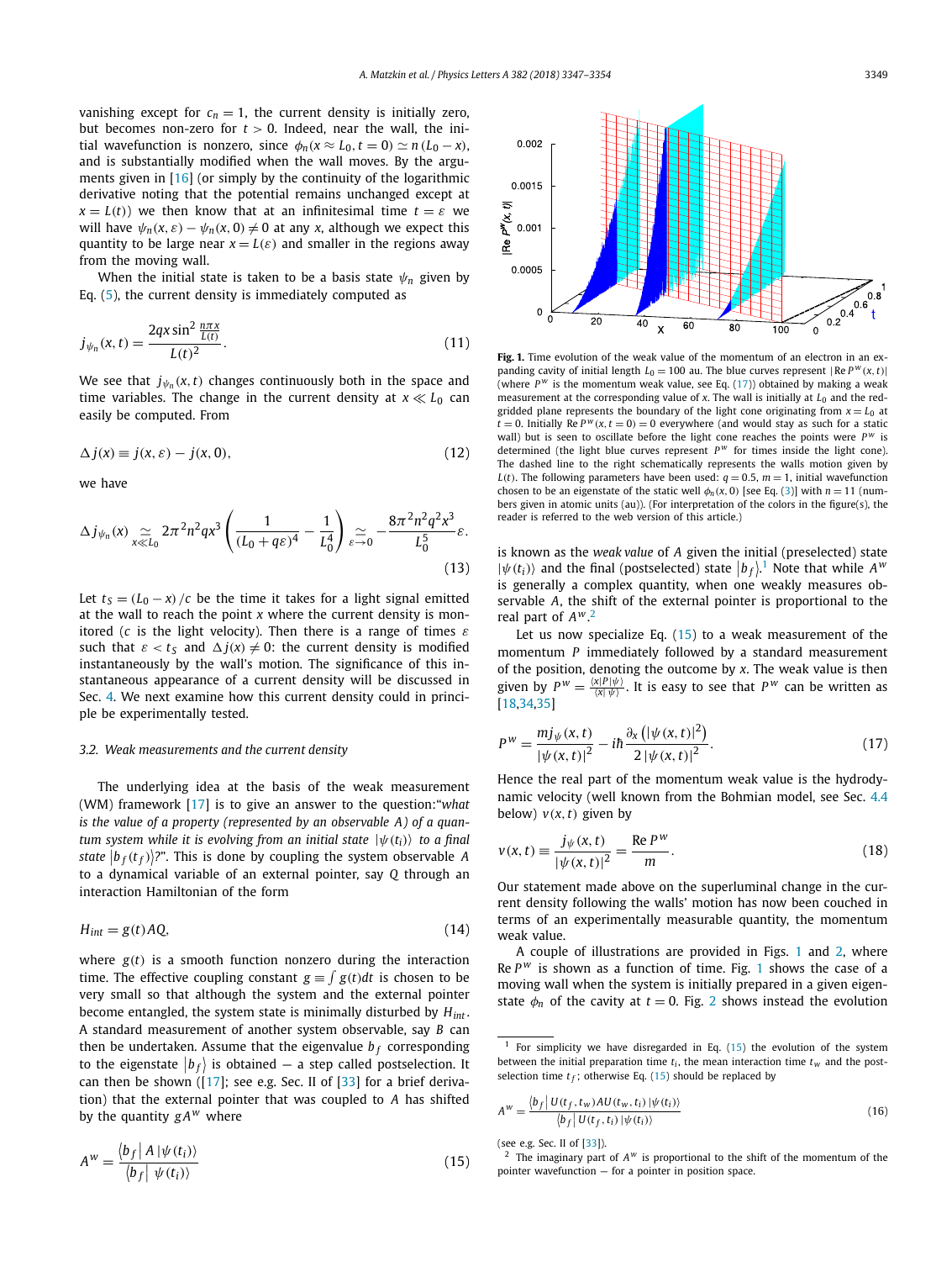<span id="page-3-0"></span>

**Fig. 2.** Time evolution of the weak value Re  $P^{w}(x_f, t)$  of the momentum for  $x_f$  lying near the origin (i) in an expanding cavity (solid black line) (ii) in a static cavity (blue and light blue lines). The red-dashed line is the border of the light cone (the values of Re  $P^w(x_f, t)$  inside the light cone are in light blue). The fact that the wall moves or remains fixed is instantaneously reflected in the behavior of the weak value. The parameters used are  $L_0 = 100$ ,  $x_f = 2.27$ ,  $m = 1$ , initial wavefunction chosen to be a basis function  $\psi_n(x, 0)$  [see Eq. [\(5\)](#page-1-0)] with  $n = 44$  and in the moving case  $q = 0.5$ (numbers given in atomic units (au)).

of Re  $P^w$  in a static cavity when the system is initially prepared in a basis state  $\psi_n(x, t = 0)$  [Eq. [\(5\)](#page-1-0)]. In the former case as noted above we will have a nonzero current density (whereas  $j(x, t) = 0$ for any *t* if the walls had remained fixed). We see indeed in Fig. [1](#page-2-0) that  $\text{Re } P^w$  changes before a light signal reaches the point where the weak measurement takes place; the light cone boundary  $t_c = (L_0 - x) / c$  is indicated by the red-gridded plane. This is the signature of a form of nonlocality induced by the walls' motion.

In the latter case Eqs.  $(11)$  and  $(17)$  imply that if the initial state is  $\psi_n(x, t = 0)$ , then in a moving cavity the weak value should evolve following

$$
\operatorname{Re} P^W(x,t) = \frac{mqx}{L(t)}.\tag{19}
$$

This is represented in Fig. 2 by the solid black line. In a fixed cavity instead Re  $P^w$  will wildly oscillate, as shown by the blue curves in Fig. 2. Here again the behavior of a distant wall (remaining static or in motion) affects the weak value of the momentum instantaneously, i.e. before a light signal emanating from the wall reaches the point where the weak measurement is made (the light cone boundary appears as the vertical dotted line in Fig. 2).

#### *3.3. Weak measurement protocol*

We now introduce the type of protocol that could in principle lead to the measurement of Re  $P<sup>w</sup>$ . An infinite square well is realized by a long and narrow cavity. The particle (say an electron) is prepared in an initial state (a given eigenstate of the cavity at  $t = 0$  or a given basis function, as in Figs. [1](#page-2-0) and 2 respectively).

At time  $t = 0$ , the sender Alice is located at  $x = L_0$  and chooses whether to set the wall in motion (indicating a message bit 1), or to leave the wall at rest (indicating message bit 0). Then, a very short time later at  $t_1$ , Bob, located on the opposite side of the cavity near the wall at  $x = 0$  performs a weak measurement of the position of the particle at location  $x = x_w$ , followed by a strong measurement of the position at  $x_f$  (in the immediate vicinity of  $x_w$ ) of the particle at  $t_f$ , again a very short time later. This procedure is equivalent to measuring the weak value of the momentum. Indeed, it can be shown (see Appendix) that with the weak value of the position given by

$$
X^{w} = \frac{\langle x_f | U(t_f, t_w) X | \psi(t_w) \rangle}{\langle x_f | \psi(t_f) \rangle}
$$
(20)

where  $U(t_f, t_w)$  is the evolution operator between  $t_w$  and  $t_f$ , we have

$$
P^{w} = \lim_{t_f \to t_w} \frac{m}{t_f - t_w} \left( x_f - X^{w} \right). \tag{21}
$$

Note that the protocol can also be implemented with a direct weak measurement of the momentum, rather than the two position measurements leading to Eq. (21). This type of weak measurement of the momentum relies on a particular coupling between the particle momentum and an external pointer (in practice, the external pointer is often another degree of freedom of the particle). The important point is that Bob carries out the weak measurement procedure before a light signal sent by Alice at  $t = 0$  reaches him, that is we must have  $t_f < L_0/c$ .

Bob can measure whether Alice sent a bit 0 or a bit 1. When the initial state is a stationary state  $\phi_n(x, 0)$  of the cavity  $P^w = 0$ if the wall remains fixed, but takes a nonzero value (as in Fig. [1\)](#page-2-0) if the wall was set in motion. When the initial state is a basis state  $\psi_n(x, 0)$ , Re  $P^w$  is given by Eq. (19) if the wall moves, so Bob can verify by making successive weak measurements on the system if Re  $P^w$  is consistent or departs from Eq. (19), as displayed in Fig. 2.

Nevertheless, weak measurements are noisy, and it is impossible for Bob to learn Alice's choice of signal bit in a single run of the experiment. First the postselection probability  $\int_{x_w - \epsilon}^{x_w + \epsilon} |\psi(x, t_f)|^2 dx$ is very small ( $\epsilon$  is the width over which the weak measurement takes place). Second, by definition, when weakly measuring observable *X*, the pointer wavefunction incurs small shifts [see Eq.  $(14)$ ] relative to its width, so many runs of the same experiment will be necessary in order to extract the weak values. Third even in a weak measurement there is inevitably a back action of the coupling interaction on the subsequent evolution leading to the post-selection. The universal part of the back action is encoded in the imaginary part of the weak value [\[36\]](#page-7-0). A large imaginary part will distort the external pointer state and make even more difficult to extract the small shift of the pointer wavefunction. We note here that for an initial state of the form given by Eq. [\(5\)](#page-1-0), for which we computed Re  $P^w(x, t) = \frac{mqx}{L(t)}$  [Eq. (19)], we have

$$
\operatorname{Im} P^w = -\frac{\hbar \pi n}{L(t)} \cot \left( \frac{n \pi x}{L(t)} \right). \tag{22}
$$

The real and imaginary parts of  $P^w$  follow a different behavior, and Eq. (22) gives an indication of initial states and spatial regions minimizing the back action.

However, unlike many other cases where quantum uncertainty prevents superluminal signaling, we will see that this setup has no such limitation. This is a serious problem that calls for a more detailed discussion of non-locality and no-signaling, and compels us to explore possible artifacts of the model.

#### **4. Discussion**

#### *4.1. Relativity and non-locality*

The difficulties in reconciling quantum mechanics and special relativity are well-known [\[37\]](#page-7-0). These difficulties stem from the global character of the state vector, defined in a mathematical configuration space and not in physical space. It is generally accepted that quantum correlations cannot lead to superluminal communication of information (no-signaling) as this would indeed result in an open conflict with relativity. Instead, a "peaceful coexistence" [\[19\]](#page-7-0) between quantum mechanics and relativistic constraints is advocated: as long as one does not attempt to understand how the quantum correlations come about (in particular through a hiddenvariable model or by endowing the state vector with physical reality), the observed statistics predicted by quantum theory respect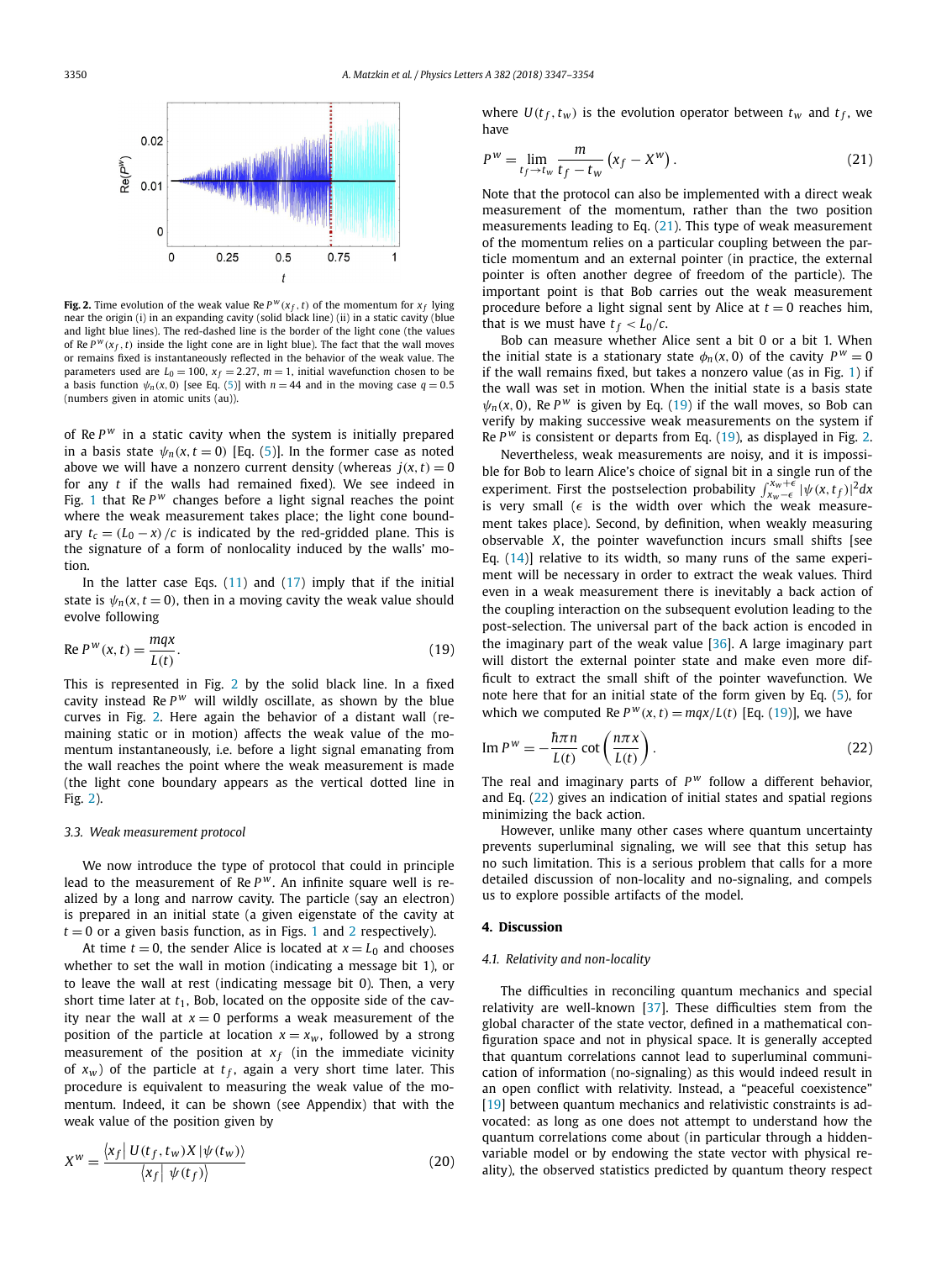

**Fig. 3.** A *gedanken* experiment enabling faster-than-light communication using a large ensemble of long narrow cavities, each containing a single particle prepared in the same state  $\Psi$  (none of the particles are entangled). Alice sends her message at  $t = 0$  and Bob receives the message at  $0 < t < t<sub>S</sub>$ , where  $t<sub>S</sub>$  is the time for a light signal sent by Alice at  $t = 0$  to reach Bob, thus violating the no-signaling principle.

no-signaling. However if the state vector is assumed to be linked to a real process, then individual events are difficult to reconcile with relativistic invariance. This is the case for the collapse of the state vector upon measurement  $[38]$ , or for sub-quantum theories such as the Bohmian model (see Sec. [4.4](#page-6-0) below).

The apparent non-locality seen in the infinite well with a moving wall investigated here conflicts with this view. The reason is that the non-local effect comes about as the direct result of a change in a single-particle state vector (rather than a multi-particle entangled state). We will first modify the weak measurement protocol given above in Sec. [3.3](#page-3-0) to show how it can lead to signaling. We will then discuss the possible artifacts that could explain our results.

#### *4.2. Bypassing no-signaling with weak measurements*

Again, the noisy nature of the weak measurements in the protocol of Sec. [3.3](#page-3-0) does not enable discrimination between the cases of a moving wall and fixed wall in a single run. However, since only Bob makes the weak measurement and the strong postselection measurement, we can couch the statistical argument involving many runs in terms of a single experiment involving many copies of the system, as shown in Fig. 3.

Consider a *gedanken* experiment taking the form of a very large ensemble of extremely long and narrow cavities, all aligned together, each with a particle prepared in the same suitably-chosen state  $\Psi$  of the cavity. At time  $t = 0$ , the sender Alice, located at  $x = L_0$  chooses either to set all of those walls in motion (indicating a message bit 1), or to leave them all at rest (indicating message bit 0). Then, as in Sec. [3.3,](#page-3-0) Bob, located on the opposite side of the cavity near the wall at  $x = 0$  performs on each cavity a weak measurement of the position of the particle at location  $x = x_w$ , followed a very short time later by a strong measurement of the position at  $x_f$  of the particle at  $t_f$ .

Next, Bob considers the weak measurement data for the subensemble of cavities wherein postselection (detection of the particle at  $x_f$ ) was successful. The data allows him to infer the real part of the weak value  $P^w$  at  $x_w$ . If the walls are moving, Bob detects the weak momentum  $p_1$ , indicating a message bit of 1, and otherwise Bob detects the weak momentum  $p_0$ , indicating a message bit of 0. The values of  $p_0$  and  $p_1$  depend on the initial state  $\Psi$  in the cavities, which is ideally chosen to make them easily distinguishable, as with  $\phi_n$  (Fig. [1\)](#page-2-0) and  $\psi_n$  (Fig. [2\)](#page-3-0).

In principle we can make the ensemble arbitrarily large, and the cavities arbitrarily long, allowing Bob to have enough time to collect sufficient weak measurement data before a light signal sent from Alice at *L*<sup>0</sup> reaches him. Hence this device enables Alice to send a signal to Bob faster than the speed of light. All of this analysis is built upon the basis solutions  $\psi_n(x, t)$ , and thus it appears that these solutions must be nonphysical if local causality is to be respected. In the following sections we discuss possible reasons that these solutions are flawed.

## *4.3. Sources of nonlocality and possible artifacts*

The most obvious candidates to account for the apparent nonlocality examined in this work would be the action at a distance effects allowed by a nonrelativistic formalism such as the Schrödinger equation. There are two types of sources that give rise to superluminal features. First, the existence of instantaneous potentials. Second, the fact that a nonrelativistic framework does not place any restriction on the energy (and hence velocity) components of a given wavefunction. We argue why these two features can be discarded in accounting for the results obtained here. We then examine other possible artifacts, including the fact that unlike a wave equation of the d'Alembert type, the Schrödinger equation does not impose a particular wave speed, which enables waves to propagate instantaneously.

#### *4.3.1. Instantaneous potentials*

The instantaneous propagation of potentials appears at first as irrelevant to our problem: inside the box (except in the vicinity of  $x = L(t)$ , and in particular in the region close to  $x_f$ , the potential remains zero at all times. The potential is therefore not modified so that the question of its instantaneous propagation appears to be moot.

Nevertheless it should be mentioned that formally, the proper way of obtaining the basis solutions (see  $[16]$  and Refs. therein) given by Eq. [\(5\)](#page-1-0) involves a time-dependent unitary transformation mapping the moving boundaries problem to a different system with fixed boundaries. The Hamiltonian of the transformed system is

$$
h(t) = \frac{P^2 L_0^2}{2mL^2(t)} - \frac{\partial_t L(t)}{2L(t)} (XP + PX)
$$
\n(23)

with vanishing boundary conditions at both ends of the interval  $[0, L_0]$ .  $h(t)$  can be understood as describing a system in a fixed wall infinite potential well with a time-dependent mass and subjected to a time and velocity dependent potential. In this mapped system — that, contrary to the original problem, is described in a single well-defined Hilbert space — the instantaneous and uniform character of the time-dependence is obvious. It is however unlikely that one can make valid inferences concerning the physics of the original system from the physics of the mapped system (for example the issue of signaling does not even arise in *h(t)*). Quite the contrary, the global and time-dependent aspects of the mapped system are readily understood as unphysical features due to the dilation imposed by the unitary transformation on the original system.

#### *4.3.2. Infinite velocities*

The issue of infinite velocities arises because in the nonrelativistic framework a given wavefunction may contain, when expanded over the energy eigenstates, high energy states that can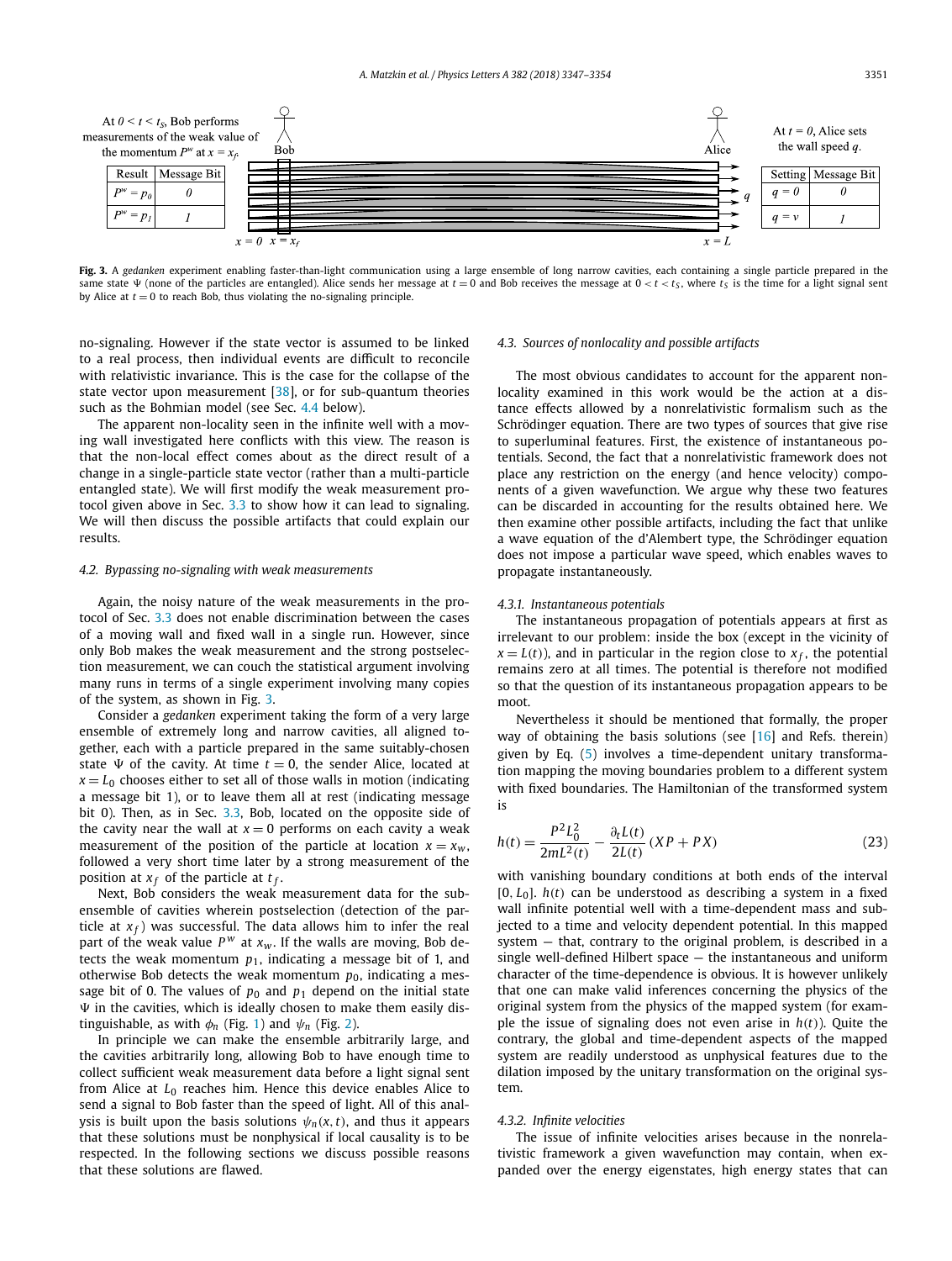<span id="page-5-0"></span>account for faster than light propagation. This artifact, due to the nonrelativistic nature of the Schrödinger equation, has been known to produce apparent superluminal propagation in several instances, in particular when the wavefunction has a discontinuous cut-off. For example in the quantum shutter problem [\[39\]](#page-7-0), it was shown  $[40]$  that a superluminal propagation occurs due to the high frequencies needed to account for the cutoff of the initial wavefunction, before the shutter is released.

In the present problem, the contribution of high energy states can be evaluated by expanding the solution of the Schrödinger equation  $\psi(x, t)$  as given by Eq. [\(7\)](#page-1-0) in the instantaneous eigenstate basis. Let us assume that a cavity is initially in the fixed wall eigenstate  $\phi_{n_0}(x, t = 0)$  [cf. Eq. [\(3\)](#page-1-0)]. In order to compute the evolution, we need to expand  $\phi_{n_0}(x, t = 0)$  over the basis functions  $\psi_k(x, t = 0)$ , as in Eq. [\(7\)](#page-1-0) but here with a single term  $n_0$ . The overlap coefficients

$$
d_{kn}(t) = \int\limits_0^{L(t)} \psi_k^*(x, t)\phi_n(x, t)dx
$$
\n(24)

can be readily computed in closed form as

$$
d_{kn}(t) = \frac{e^{-i\pi/4}\sqrt{\hbar\pi}}{2\sqrt{2M}} \left( e^{\frac{i\pi^2\hbar (k^2q + t_0(k-n)^2)}{2t_0M}} \times \left[ erf\left(\frac{e^{i\pi/4}(\pi\hbar(k-n) + M)}{\sqrt{2\hbar M}}\right) \right) + erf\left(\frac{e^{i\pi/4}(\pi\hbar(n-k) + M)}{\sqrt{2\hbar M}}\right) \right] - e^{\frac{i\pi^2\hbar (k^2q + t_0(k+n)^2)}{2t_0M}} \left[ erf\left(\frac{e^{i\pi/4}(\pi\hbar(k+n) + M)}{\sqrt{2\hbar M}}\right) - erf\left(\frac{e^{i\pi/4}(\pi\hbar(k+n) - M)}{\sqrt{2\hbar M}}\right) \right]
$$
(25)

with  $M \equiv mqL(t)$ .

We first need to determine  $d_{kn_0}$  ( $t = 0$ ). Assuming  $n_0$  is small, each square bracket in Eq. (25) is seen to vanish for  $k \gg M/\pi \hbar$ when the error functions cancel out, so the infinite sum in Eq. [\(7\)](#page-1-0) can actually be cut off at a value somewhat larger (depending on the mass) than  $\bar{k} = M/\pi \hbar$ . The contribution of an instantaneous eigenstate  $\phi_n(x, t)$  at time *t* is then given by

$$
\langle \phi_n(t) | \psi(t) \rangle = \sum_{k=1}^{k_{\text{cut}}} d_{kn_0}(0) d_{kn}^*(t) \tag{26}
$$

where *k*cut is the cutoff value. From Eq. (25) it is seen that the error functions in the brackets will cancel each other for  $n \gg k$ . The modulus of the velocity in an instantaneous eigenstate  $\phi_n(x, t)$ is given by

$$
v(n,t) = \hbar \pi n / mL(t)
$$
\n(27)

and for  $n = k$ , this becomes  $v(k) = q$ . Therefore, depending on the mass, we can expect from the properties of the error function that the highest energy eigenstates that will contribute will have at most a corresponding velocity 2 or 3 orders of magnitude larger than *q*, the velocity at which the wall is expanding, which can be arbitrarily smaller than *c*.

Mathematically the tail remains as  $d_{kn}$  falls off as  $1/n^3$  for large *n* and is not strictly zero. The physical effects relevant to the tail can generally be ignored, at least as quantities related directly to the wavefunction are concerned (for instance when comparing the wavefunction evolution  $\psi(x, t) - \psi(x, 0)$ ). This can be confirmed numerically. Let us consider an electron in a cavity with the parameters given in Fig. [1.](#page-2-0) To quantify the tails, we note that

$$
\sum_{k=1}^{k_{\text{cut}}} |d_{kn_0=11}(0)|^2 = 1\tag{28}
$$

holds with  $k_{\text{cut}} = 650$  if the numerical zero is set at  $10^{-10}$  (meaning that the states with  $k > 650$  account for a relative part of less than 10−<sup>10</sup> in the total state vector). At some arbitrary time *t*, the solution  $\psi(x, t)$  is expanded over the instantaneous eigenstates [\(3\)](#page-1-0). Now

$$
\sum_{n=1}^{n_{\text{cut}}} \left| \sum_{k=1}^{k_{\text{cut}}} d_{kn_0=11}(0) d_{nk}^*(t) \right|^2 = 1 \tag{29}
$$

holds again up to  $10^{-10}$  for  $n_{\text{cut}} = 650$  for, say  $t = t_s/2$  (a light signal sent from the right end of the well is halfway through in the fixed wall frame). According to Eq.  $(27)$   $v(n = 650, t<sub>S</sub>)/c < 15%$ . Hence if we neglect the tail, we recover the wavefunction up to one part in  $10^{-10}$  while remaining far from the regime of superluminal velocities.

However concerning the current density, the quantities we are looking at are very small and convergence to the same numerical zero taken for the wavefunction is achieved only when including  $d_{kn}(t)$  coefficient lying in the tail. For example when the initial state is  $\phi_{n_0}(x, t = 0)$ , the current density in the moving cavity is initially zero, and for small *x* values  $j(x, t)$  rises slowly. The determination of  $j(x, t)$ , which needs to be done by expanding over the basis functions, converges by including expansion coefficients lying in the tail and corresponding to velocities with arbitrarily high energies. To be clear,  $j(x, t)$  is nonzero if coefficients in the tail are excluded, but convergence is only achieved when coefficients in the tail are included. In this sense, going into the tail (i.e., including arbitrarily high energies into the computation) appears as a mathematical requirement to obtain a stable result rather than giving rise to the phenomenon itself.

We can therefore conclude that the nonlocal effect put into evidence above does not appear to be due to the existence of arbitrarily high velocities that would propagate the change in the quantum state at an arbitrarily high velocity. The ambiguity in the inclusion of the tail terms (necessary to achieve convergence for the initial states we have worked with here) can only be lifted by working within a fully relativistic framework.

#### *4.3.3. Model artifact and wave equations*

Mathematically, the source of nonlocality is straightforward to pinpoint. As can be read off from Eqs.  $(17)$  or  $(21)$ , the instantaneous change of the wavefunction at every point of space as time unfolds (due to the expansion of the cavity) is what changes the current density or the momentum weak value. From a formal point of view, the peculiarity of the model, as mentioned in Sec. [2,](#page-1-0) is that at each time *t*, the system is defined on a different Hilbert space. Following the system evolution as time unfolds implies connecting vectors belonging to different Hilbert spaces. Hence, connecting "independent" solutions belonging to different Hilbert spaces might result in an unphysical picture, resulting in fictitious instantaneous effects. Note that such a phenomenon is expected to be ubiquitous when the potential changes in a specific restricted region of space: the state vector changes instantaneously in Hilbert space, leading to a modification of the wavefunction in the regions in which the potential was not modified.

This is related to the fact that from the point of view of wave equations, we know that the Schrödinger equation does not impose a finite propagation velocity. It might be conjectured that by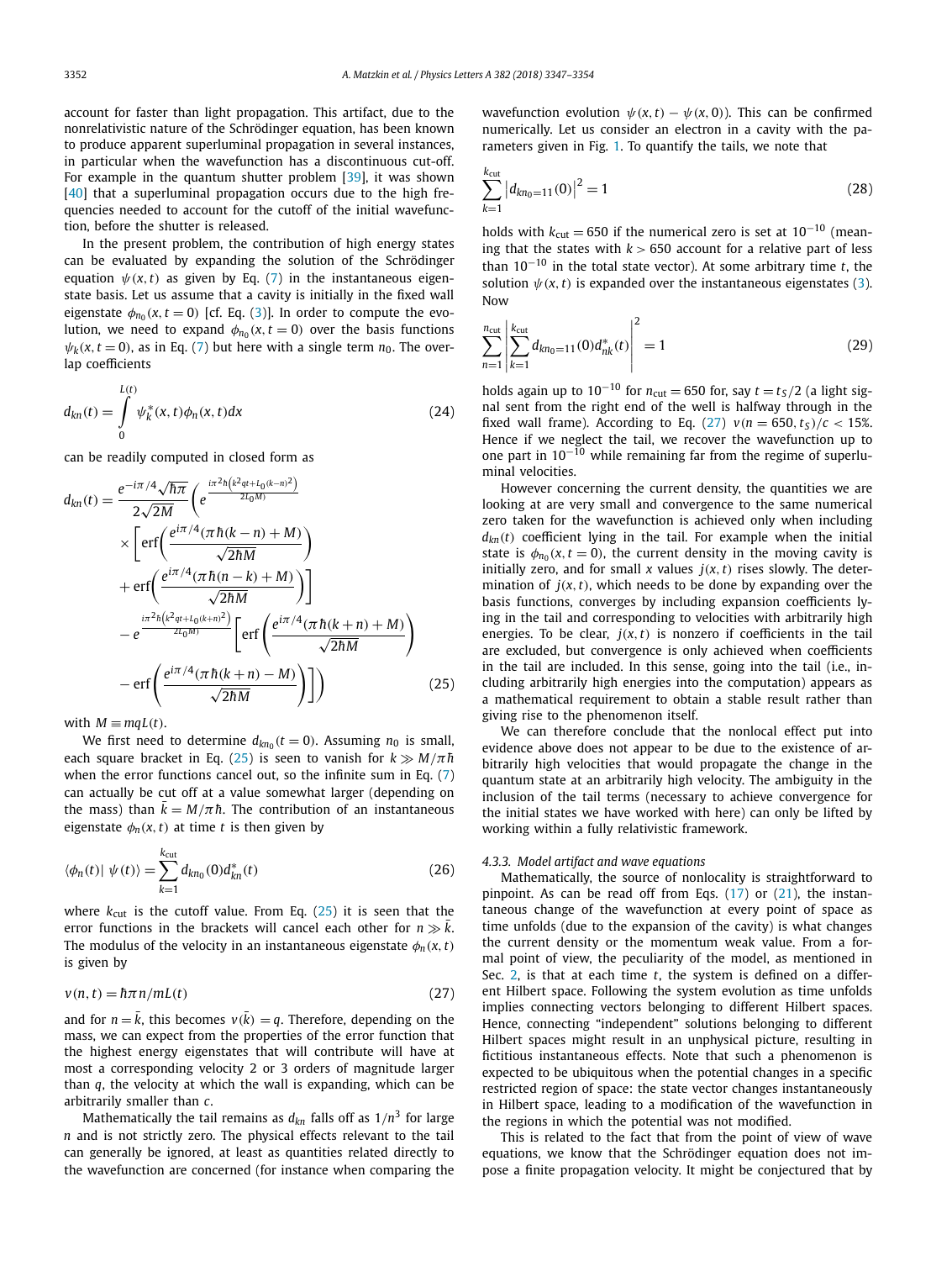<span id="page-6-0"></span>supplementing the Schrödinger equation with a propagation velocity, as is the case of the relativistic Klein–Gordon equation or d'Alembert equation for Maxwell fields, we would get rid of these nonlocal effects. We can pursue the analogy with classical electromagnetism further: from the point of view of Maxwell fields in an expanding cavity, we would see the instantaneous change of standing waves as an artifact of the model. Indeed, we can rely on Maxwell's equations to take into account the transient effects (radiation and propagation) due to the moving charges composing the wall. However in standard unitary quantum mechanics there are no fundamental equations underlying the Schrödinger evolution on which we could rely to take into account this specific transient effect. Note that the basis functions [\(5\)](#page-1-0) are exact solutions of the Schrödinger equation: they play the same role in the present problem as the Moshinsky function in the paradigmatic shutter problem [\[39,41\]](#page-7-0). The Moshinsky functions form the transient basis solutions of the Schrödinger equation in the shutter problem [\[41\]](#page-7-0). It thus looks like taking into account a putative transient phenomenon for our moving wall problem would need to supplement the standard quantum formalism.

# *4.4. Signaling and the Bohmian model*

As we noted below Eq. [\(17\)](#page-2-0), the real part of the momentum weak value  $P<sup>w</sup>$  is essentially the velocity of the particle postulated in the de Broglie-Bohm interpretation [\[42\]](#page-7-0) (in short dBB or Bohmian model). Recall that dBB accounts for quantum phenomena by postulating the existence of point-like particles guided by the wavefunction. If we write the wavefunction in polar form as

$$
\psi(x,t) = \rho(x,t) \exp(i\sigma(x,t)/\hbar), \tag{30}
$$

then  $\rho$  and  $\sigma$  obey the equation

$$
\frac{\partial \sigma}{\partial t} + \frac{(\nabla \sigma)^2}{2m} + V + Q = 0 \tag{31}
$$

where *V* is the usual potential and the term

$$
Q(x,t) \equiv -\frac{\hbar^2}{2m} \frac{\partial_x^2 \rho}{\rho}
$$
\n(32)

is known as the quantum potential. The particle velocity, defined from within the Bohmian model by  $v(x, t) = \partial_x \sigma(x, t) / m$  rather than the equivalent Eq. [\(18\)](#page-2-0) obeys a Newton law modified by the presence of the quantum potential:

$$
m\frac{dv}{dt} = -\partial_X(V + Q). \tag{33}
$$

Bohmian trajectories in systems analogous to the one investigated here have been previously computed [\[29\]](#page-7-0).

The Bohmian model is generally recognized as being nonlocal. The culprit is the quantum potential, whose local value depends on the instantaneous positions of all particles in the universe. Hence, a Bohmian particle is instantaneously affected by the motion of all of those particles, including those which produce the effective barriers of a potential well. Nevertheless it is generally accepted by proponents of the model that this nonlocality cannot be used to communicate due to the intrinsic quantum randomness (which also includes but is not limited to the ignorance of the particle's initial condition in a given realization). There is therefore nonlocality at the individual level, but because of the random character of quantum mechanics, no-signaling holds at the statistical level.

In the Bohmian account of our device introduced in Sec. [3.3,](#page-3-0) the postselected particle at  $x_f$  was assumed to be there even before it was detected. However its dynamics were affected by the quantum potential, which carries the influence of the far wall's motion. Here, the superluminal signaling aspect of our protocol yields a conflict with the usual notion that dBB, despite being explicitly nonlocal, obeys the no-signaling principle. For instance in the EPR-Bell setting involving two particles in an entangled state, the quantum potential changes instantaneously, thereby "contradicting the spirit of relativity" (as put nicely by Holland, cf Sec. 11.3 of  $[42]$ ), although this change has no observable consequences. In our system, the only quantity that changes instantaneously is the quantum potential given by Eq.  $(32)$ , since as we remarked above, the usual potential remains constant except in the vicinity of the wall, but there are observable consequences. Note that the enforcement of a finite propagation velocity mentioned in Sec. [4.3.3](#page-5-0) in dBB would constitute a constraint on the propagation speed of the quantum potential itself.

### **5. Conclusion**

To summarize, we have put forward a model displaying an apparent single-particle nonlocality and enabling faster-than-light communication. As discussed in Sec. [4,](#page-3-0) we believe these effects are artifacts of the fact that we are using the nonrelativistic Schrödinger equation, and not genuine physical effects that will one day be realized as actual communication devices. However, even after this analysis, we still cannot claim to have pinned down exactly why the Schrödinger equation violates local causality, even in a regime where it seems relativistic effects should be negligible.

From a physical standpoint it seems likely that there must be a transient behavior which begins at the moving wall and propagates through the wavefunction at or below *c*. These transient behaviors are not given by the solutions of the standard Schrödinger equation, so it seems plausible to suggest that the correct dynamical evolution equation would contain terms accounting for such transients. Even presuming this is the right way to impose a relativistic constraint on the non-relativistic Schrödinger equation, we do not presently have a suggested form for incorporating this constraint. A relativistic treatment would be helpful, despite the well-known limitations affecting the single particle relativistic wavefunctions.

To conclude, the system investigated in this work raises interesting questions about the general trustworthiness of any solutions to the Schrödinger equation involving time-dependent potentials localized in a given spatial region but affecting the entire wavefunction. We remain open to the possibility that there could be some other explanation that we have not considered, and we would be very pleased if a more complete resolution of this conundrum could be found.

# **Acknowledgements**

AM thanks the participants of a FQXI workshop in Marseille (July 2017) for useful exchanges on single particle nonlocality. MW acknowledges partial support from the Fetzer Franklin Fund of the John E. Fetzer Memorial Trust.

# **Appendix. Weak value of the momentum in terms of position measurements**

We prove here Eq. [\(21\)](#page-3-0) expressing  $P<sup>w</sup>$  in terms of a weak and then a projective position measurements. The manipulations are similar to the ones employed in Ref. [\[34\]](#page-7-0). With  $\Delta t \equiv t_f - t_w$  very small, we have

$$
X^{w} = \frac{\langle x_{f} | U(t_{f}, t_{w}) X | \psi(t_{w}) \rangle}{\langle x_{f} | \psi(t_{f}) \rangle} = \frac{\langle x_{f} | \left( 1 - \frac{i}{\hbar} \Delta t H \right) X | \psi(t_{w}) \rangle}{\langle x_{f} | \exp \left( -\frac{i}{\hbar} \Delta t H \right) | \psi(t_{w}) \rangle}.
$$
\n(34)